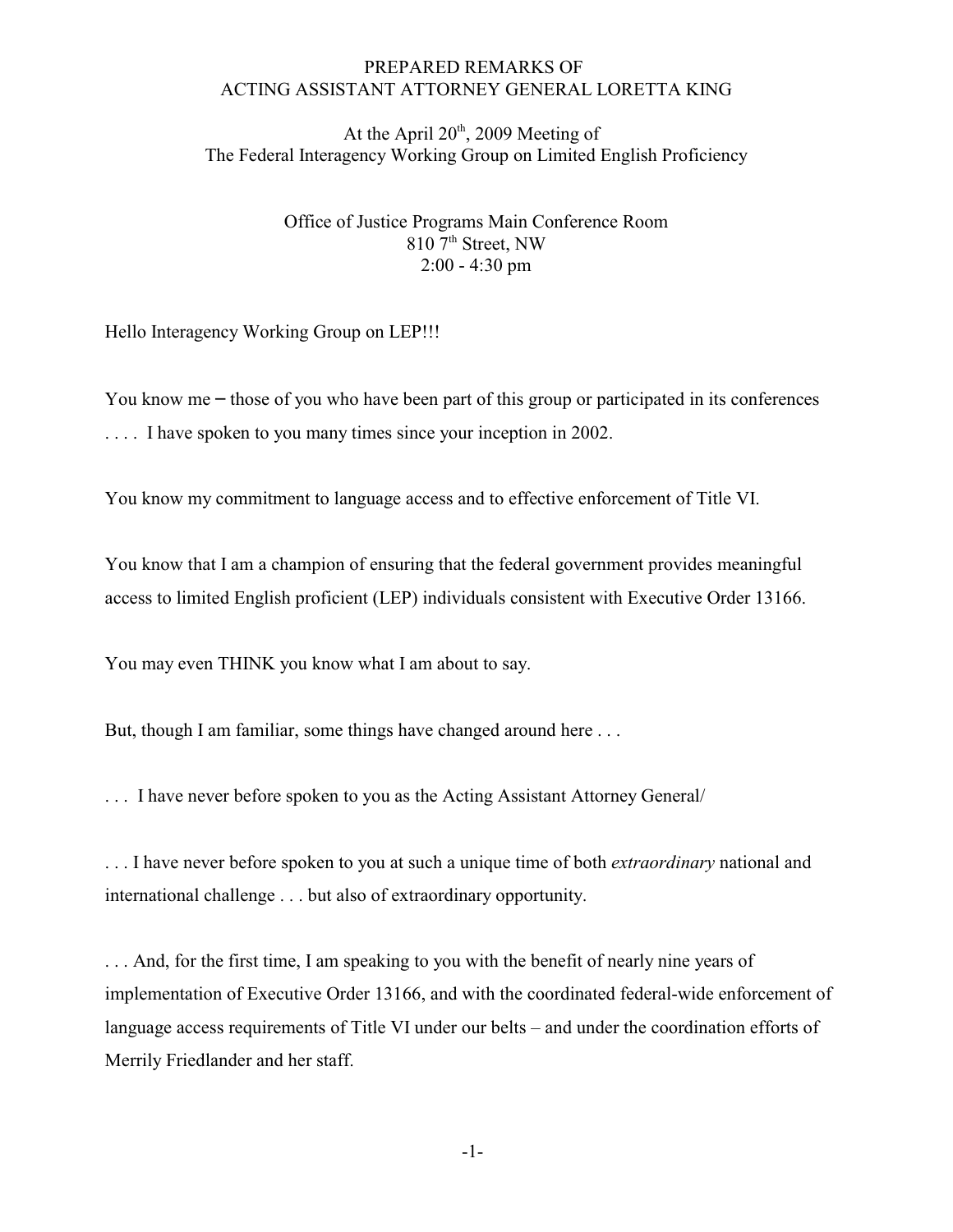And, of course, we have a new President; a new Administration; and a new Attorney General.

. . . Finally, and most important, I have never before spoken to you with such confidence in the absolute priority placed on civil rights at the highest level of this Department, and of the Administration.

I am humbled; I am excited; I am having fun; and I am definitely feeling the intensity and heat of pent- up expectations, as I try to meet the challenges of this extraordinary call to duty.

I hope you are, too! \*\*\*\* Something else is a bit different here today, also.

We have outside guests! Lots of them.

LEP advocates have joined us. From as close as a few blocks away; and from as far away as California.

Many are part of the National Language Access Advocates' Network – a group co-founded by one of the Coordination and Review Section's newest attorneys – Paul Uyehara –in 2006, before he came to the Division

It has been several years since we had an advocates' panel for this Working Group, though advocates have frequented our conference panels and audiences.

We also have some "Fed-Exers" in our midst – people who were very instrumental in creating or leading this group but are no longer in federal government. Raise your hands if you are here, Fed-Exers!

And, as always, welcome to all of you who are here from the Association of Federal External

-2-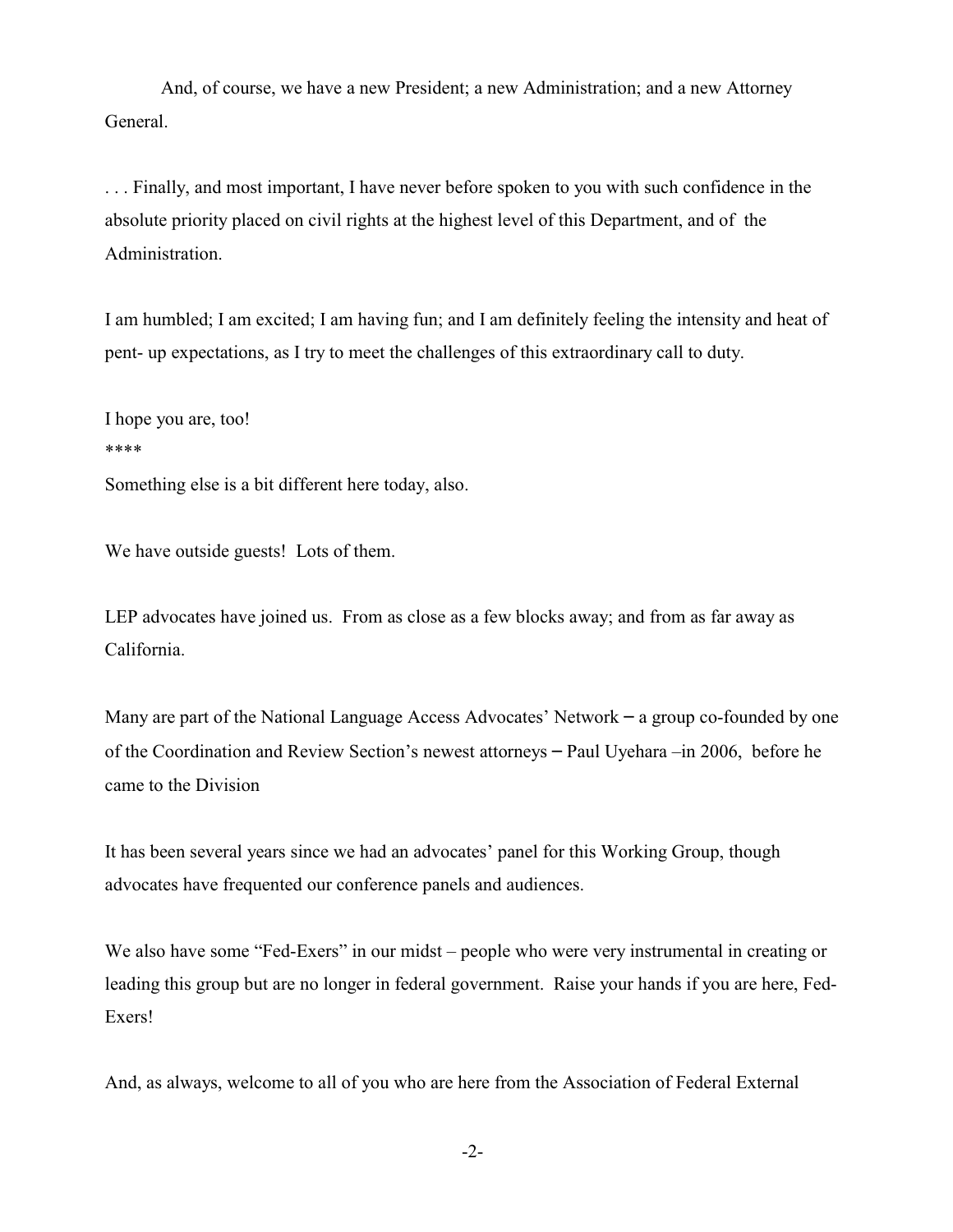Civil Rights Specialists.

 $\overline{\phantom{a}}$  , and the set of the set of the set of the set of the set of the set of the set of the set of the set of the set of the set of the set of the set of the set of the set of the set of the set of the set of the s

and open discussion.

I want to welcome you all back to DOJ!

Many thanks to Merrily and all of her fine staff for bringing this amazing group together in one room.

As you all know, the Working Group is made up of federal employees, so as to allow for frank

We have also had to limit membership to *Federal employees* to avoid running afoul of federal rules regarding the creation of working groups and advisory committees.

Nevertheless, we started our efforts under EO 13166 by holding a Stakeholders' Meeting, soliciting comments, and having strong communications with groups that represent LEP individuals and other stakeholders.

Some of you were around in the fall of 2000, just after Executive Order 13166 was signed by President Clinton. You may remember going to the Great Hall at DOJ and hearing from several panels of language access advocates who informed our efforts to meet very tight deadlines to draft LEP Guidance and Federally Conducted Plans.

You may recall meetings of this Working Group and of its committees in which local and national advocates came to give us some real grounding in the day- to- day challenges of breaking down language access barriers.

You may also have experienced, as did we, hundreds of meetings, calls, or written communications with advocacy groups regarding language access.

We know that advocates and those they represent bring real life stories, important concerns,

-3-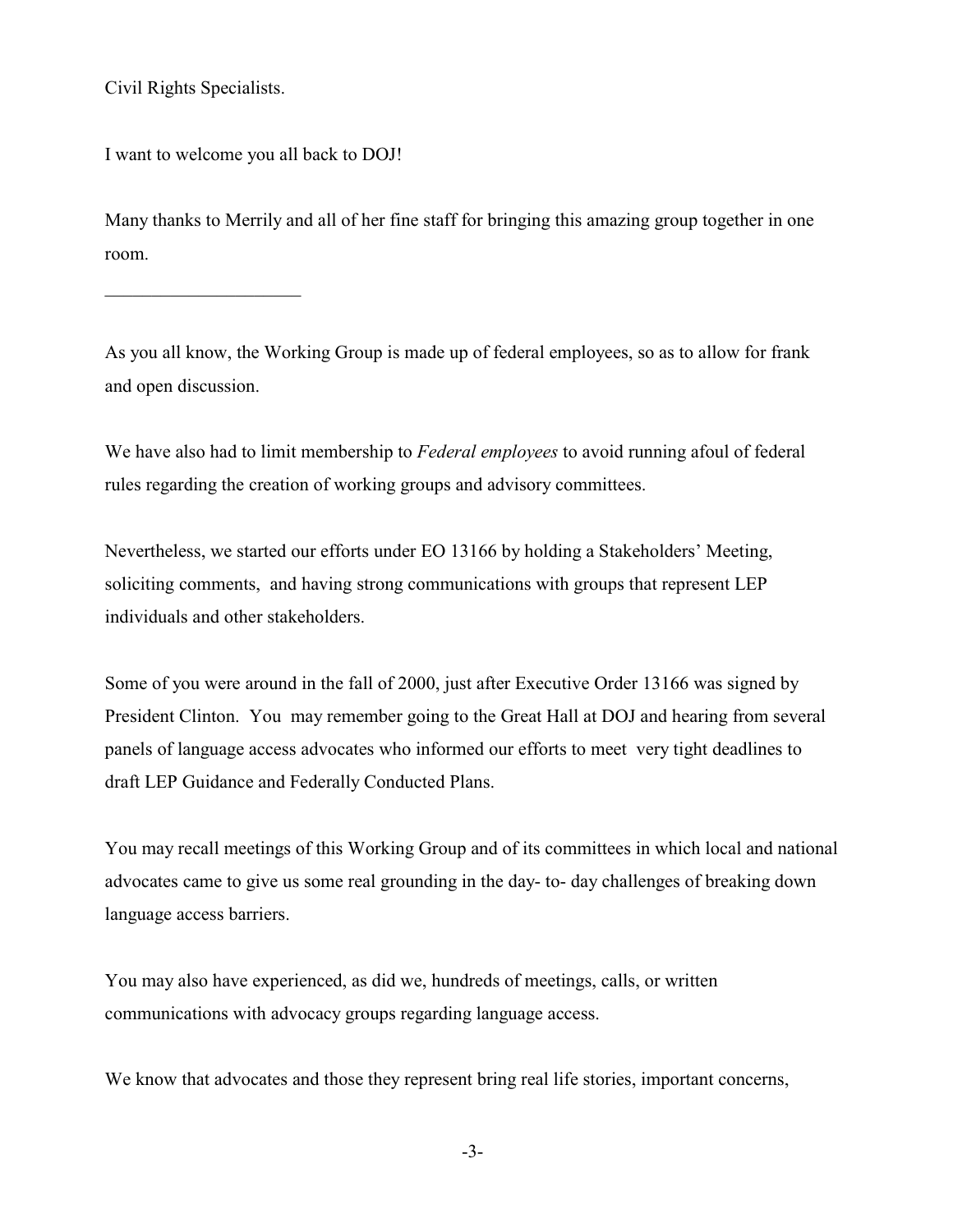practical solutions, analysis, and passion to our work. They know, sometimes better than we do, where we need to focus our efforts within our agencies and with our recipients.

We need to return to the mode in which we began. We need to build upon our connections to the advocacy community in a thoughtful and paradigm-shifting way. We need to ensure true collaborations to strengthen our enforcement and outreach efforts. I want us to see building strong working relationships with community groups as essential to getting the job done.

Much of our focus today is on turning *outward* to improve our enforcement and outreach; to make us more effective and more "in touch" with the world beyond our walls; and to build  $-$  in some cases, *rebuild* — stronger ties to the communities we serve.

Let's face it – we Feds in Washington may have a decent handle on the legal requirements, the policymaking, and procedural aspects of language access. . . But it is those of you working every day with LEP communities who can really inform us as to the practical challenges, barriers, resources, applications, and opportunities on the ground.

To that end — and speaking of "beyond our walls" — we have also set up a telephonic call-in line. People have called in from federal regional civil rights offices and from advocacy organizations across the country.

All of the HHS OCR field offices and many DOT field offices are on the line, as are advocates from across the nation, friends from the interpreting and translating professions, and others.

Thanks to all of you for joining us via conference call!

The line is muted, so we cannot accept questions orally, but the callers have been informed of an e-mail address to which they can send questions. We hope the callers will take advantage of this during the appropriate time.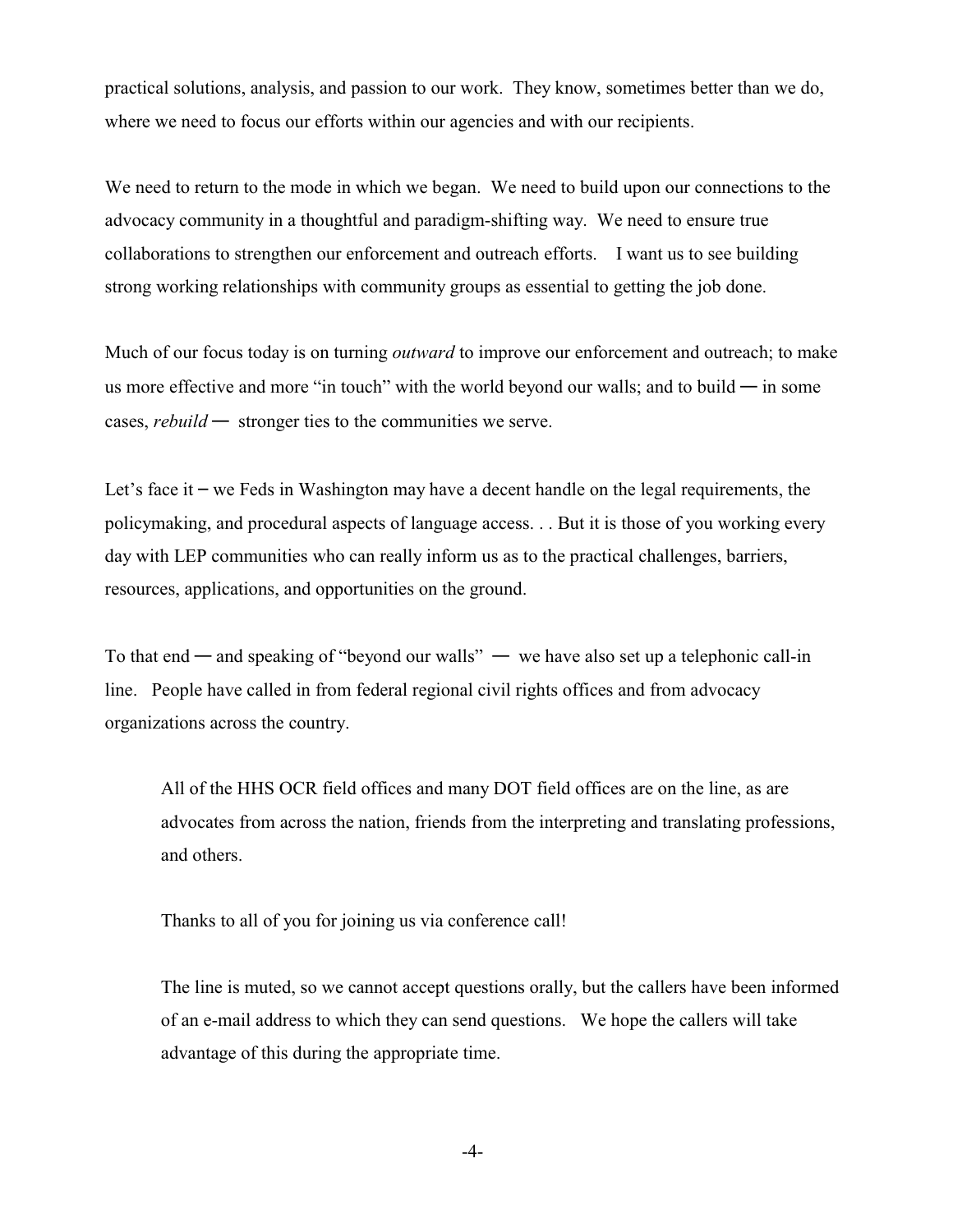If this technology is satisfactory, we hope to be able to keep the call-in feature available for our federal family in the field.

And although federal law and the structure of the Working Group prevent us from including our advocate partners in every future Working Group meeting, we most certainly hope that this event is not unique.

We also hope that it inspires each of you in your agencies to consider inviting advocates and language access experts to talk with you about civil rights concerns specific to your agencies and recipients. We recognize that the resources that they bring to the table to help identify and resolve those concerns. I encourage all of you to make an effort to build lasting relationships with advocates and community-based organizations. They are uniquely situated to help us achieve compliance in both federally conducted and federally financed programs.

In terms of what else is new, I want to highlight a renewed energy to face the hard enforcement issues with strategies for ensuring compliance. For example:

 $\overline{\phantom{a}}$  , where  $\overline{\phantom{a}}$ 

You all know that billions of dollars are going to thousands more recipients under the Recovery Act. Last month, I sent each Civil Rights and Recovery Act point of contact, in every agency distributing Recovery Act funds, [a memorandum on civil rights and the Recovery Act](http://www.usdoj.gov/crt/cor/RecoveryActNotice09.pdf) funds that did the following:

1. Asked that they post a notice on their Recovery Act website(s) highlighting the civil rights obligations applicable to the distribution of funds under the Act.

2. Included notice of the obligations of the federal agencies as well as their recipients and subrecipients

3. And sent what I believe to be a very clear message that civil rights issues will not take a back seat to economic stimulus measures; that instead, they must go hand in hand to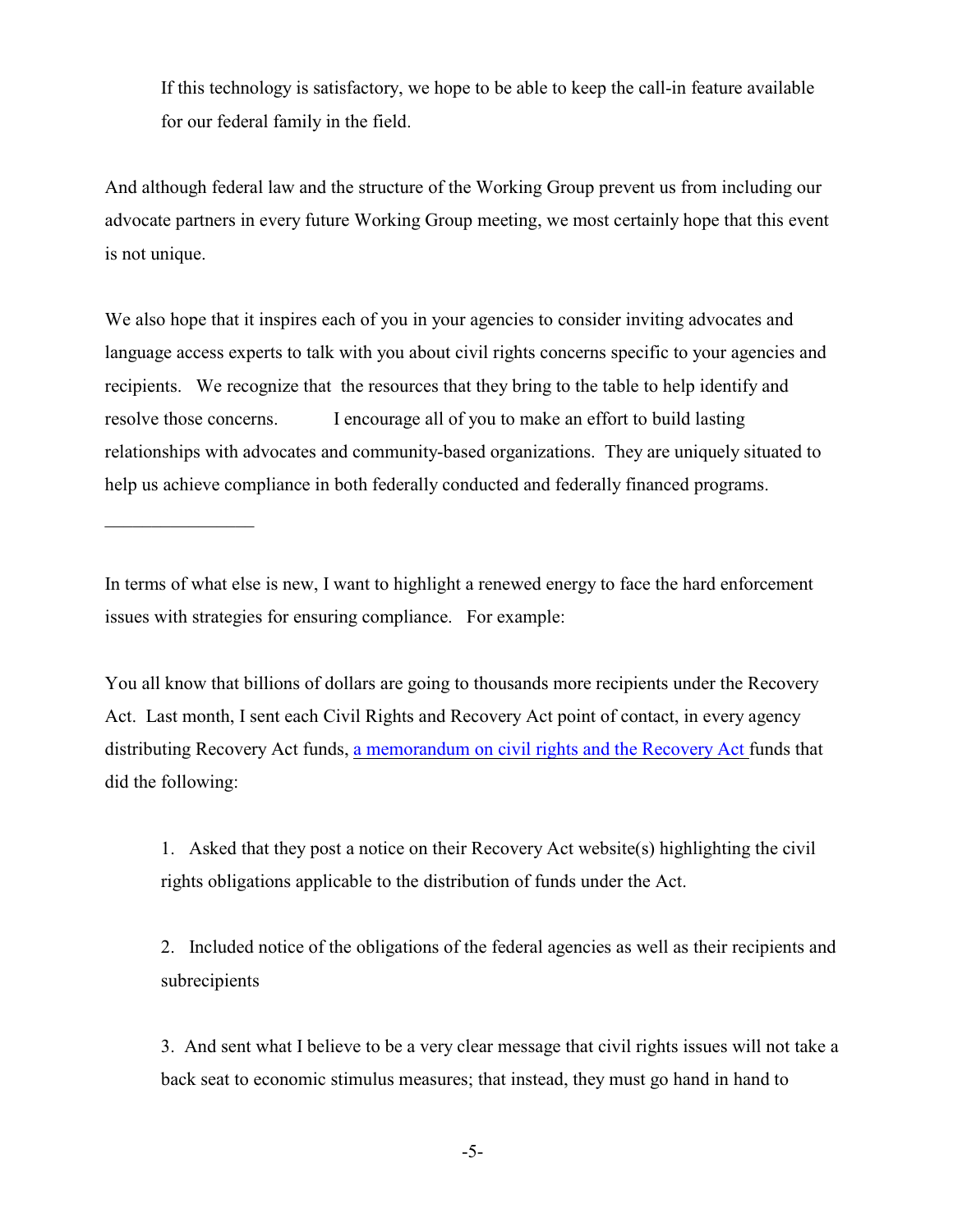ensure a recovery in which everyone benefits, free from discrimination.

Turning specifically to enforcement of language access requirements under Title VI, I know you already know that those long-standing requirements have been advertised widely and with a great deal of guidance since at least 2002, when the final DOJ guidance was issued. And of course, these requirements have been clearly described in the context of education for decades.

Yet compliance remains elusive in many areas.

 $\mathcal{L}$ 

You will hear about some of the efforts going on in some of the agencies today to remedy this.

For instance, we in the Civil Rights Division, we have a huge array of priorities for enforcement. For example, we are reinvigorating traditional Title VI enforcement.

Indeed, COR staff have been working hard to plan a one day Title VI conference for July  $20<sup>th</sup>$  in Arlington which is designed to jump start our efforts in traditional Title VI work. I hope to see representatives from all federal funding agencies at our conference and also strong participation from the civil rights community. Thanks to all of those in COR working so hard and to make this important and historic event a reality.

Our priorities go well beyond language access, and we focus on all of those priorities without taking anything away from our commitment to enforce the language access requirements of Title VI. In fact, we believe that smarter and stronger enforcement efforts will result in better and more comprehensive language access compliance. We believe these efforts go hand-in-hand with increased and smarter attention to traditional race, color, national origin discrimination claims.

We have put this belief into action. Our action is multi-pronged: We use technical assistance letters, telephonic interventions, more aggressive pursuit of resolutions to investigations, including active community involvement, training, and outreach.

-6-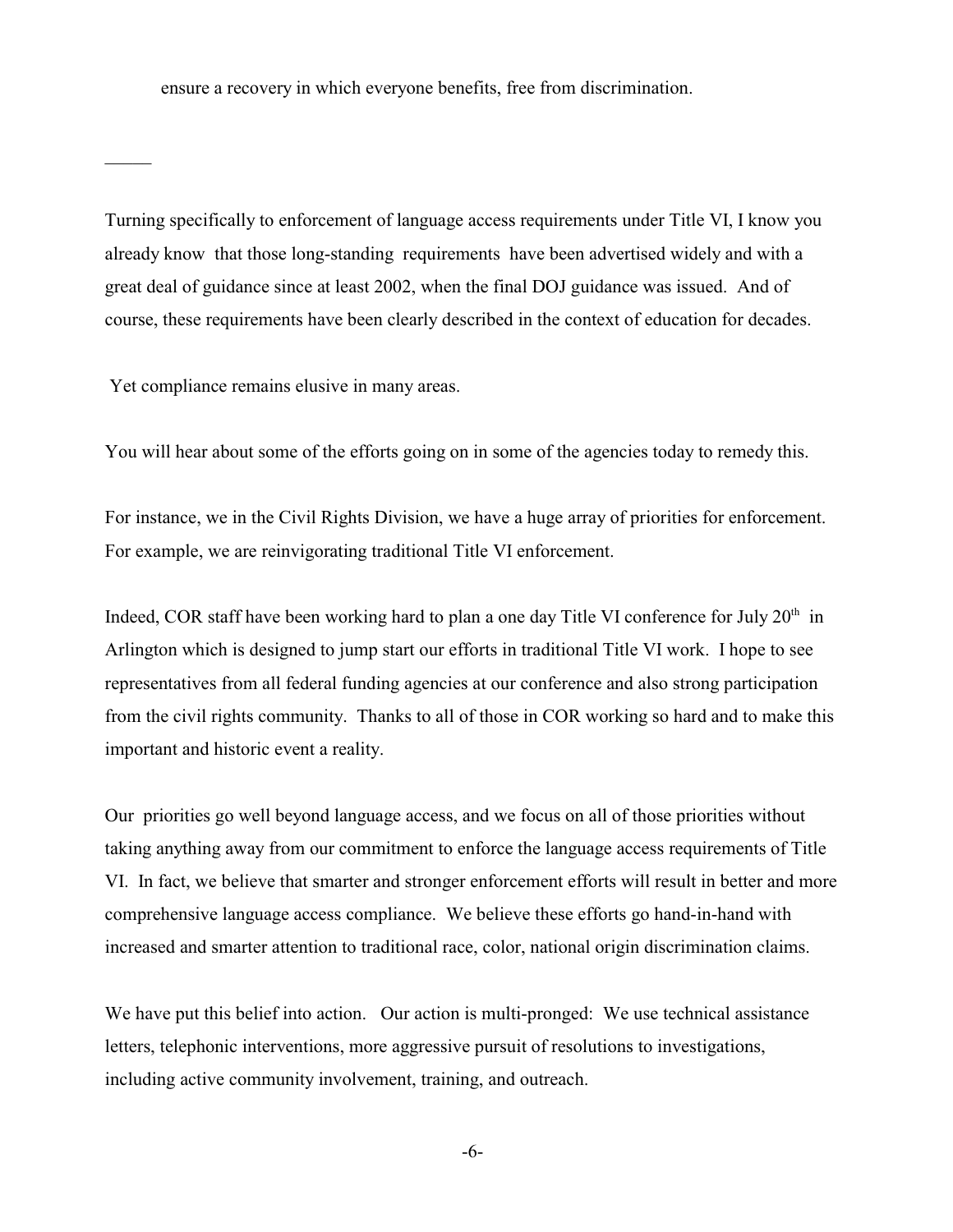I want to share just two examples of technical-assistance letters we have recently issued:.

First is a letter addressing English-only and Official-English laws.

It will be posted on lep.gov after our meeting.

I sent this to the Attorney General of Oklahoma just last week, and this is my first public mention of it.

You may know that the Oklahoma legislature is considering a proposed constitutional amendment that would make English the official language of the State.

Although that proposal recognizes that federal law may require use of other languages in certain circumstances, it also defines federal law to exclude what it calls "nonbinding . . . pronouncements by Federal Executive Orders, including Executive Order 13166."

In our letter to the Oklahoma Attorney General, we make clear that the state's legal duty to provide meaningful access to the LEP individuals is a longstanding requirement under Title VI and the Title VI regulations; and that the Executive Order did not create a new obligation for recipients,

We also refer the State to the language in *all* LEP Guidance documents, noting that even in places with English-only statutes or ordinances, covered recipients "continue to be subject to Federal nondiscrimination requirements," including those that support LEP individuals.

We hope to use this approach in similar letters as a vehicle to alert jurisdictions throughout the country of their continued legal obligations to provide language assistance despite any local decisions to create "English-only" or official English laws.

 $\overline{\phantom{a}}$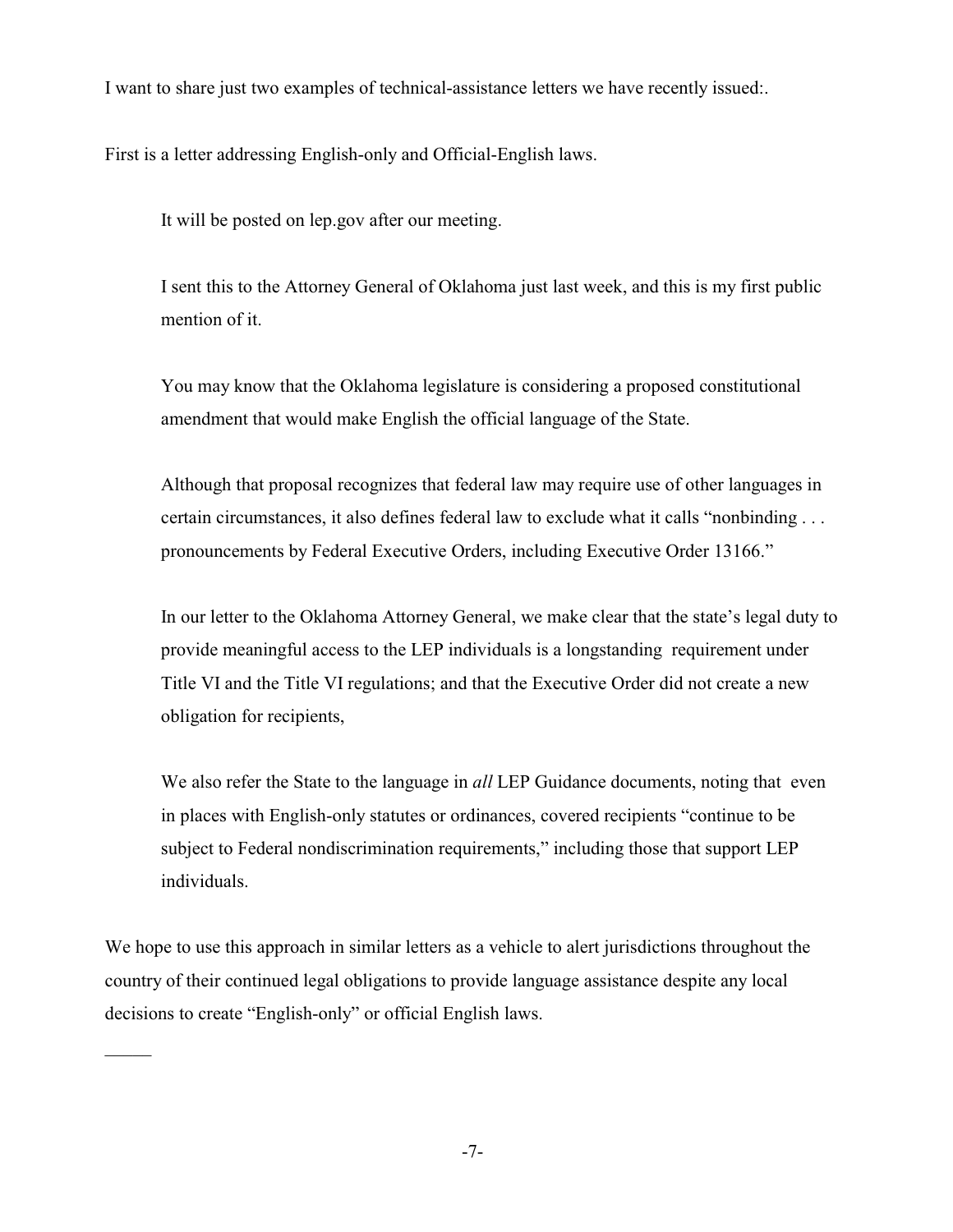The second issue is one that N-LAAN leaders, including Laura Abel from the Brennan Center and others advocates from across the country – many of whom are participating today – have raised with us and worked with us to pursue – Language access and Title VI compliance in state courts.

On February 4, we sen[t a technical assistance letter to the Indiana Court Administrator](http://www.lep.gov/whats_new/IndianaCourtsLetterfromMAF2009.pdf) in response to that State Supreme Court's ruling that LEP criminal defendants are not entitled to receive interpreters at the court's expense unless they are indigent.

The letter advised the court system that in order to comply with Title VI's prohibition against national origin discrimination, courts receiving federal financial assistance must take reasonable steps to provide meaningful access for LEP individuals.

This principle, which applies in both civil and criminal proceedings, means that oral language services must generally be offered free of cost.

I want to point out two key areas of guidance in this courts letter that applies across all agencies and recipients.

First, as time goes on, the bar of reasonableness is being raised. The need to show progress in providing all LEP persons with meaningful access increases over time. This is not a new concept. We cannot reward past non-compliance with lenient enforcement today

The second cross-cutting point is that, even in tough economic times, assertions of lack of resources will not provide carte blanche for failure to provide language access. Language access is essential and is not to be treated as a "frill" when determining what to cut in a budget. We need to be asking hard questions and holding the line when resources are used as a defense to compliance with any civil rights obligations.

Both of the letters I just mentioned have been made available to you as handouts and will be

-8-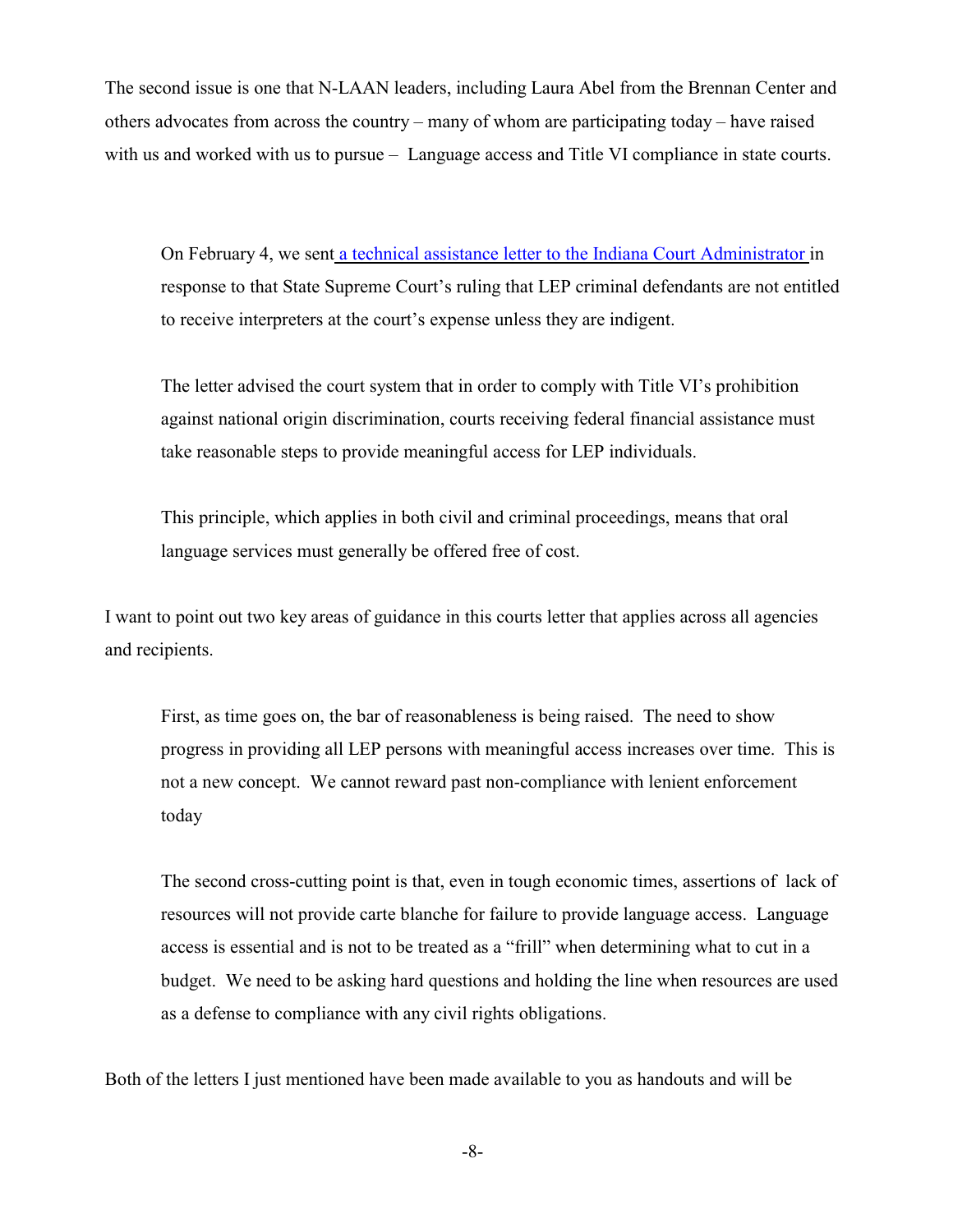available on the web at lep.gov.

 $\overline{\phantom{a}}$ 

I also mentioned training and telephonic interventions. COR has taken these options to the "next level" recently, and I know that some of you out there are doing a lot of this, too. .

As an example of telephonic intervention, COR staff recently intervened telephonically when an LEP caller indicated that a court was refusing to provide him an interpreter for an upcoming hearing. As a result of our call to the court system, the person was assigned an interpreter. But we didn't stop there. COR then participated in a technical assistance effort to the entire Ohio Court system, including a series of webinars, given by COR staff to judges, court administrators, clerks, marshals and interpreters throughout the state of Ohio.

We are finding that these telephonic interventions are a win-win for everyone. They avoid the damage that may be done and the resources expended if we wait until we receive a complaint alleging a violation. We have recently conducted other successful telephonic interventions regarding the provisions of Title VI in Alaska and Texas.

I know that we regularly refer calls we receive on our hotline for interventions in medical settings to HHS OCR (both headquarters and regional offices), as well. We value this collaboration.

--

And though I cannot discuss pending investigations, I will only say that our efforts are redoubled to bring those investigations to resolution. We have recently opened a number of new investigations, as well. One of the most notable is a joint investigation by COR and the Special Litigation Section of the Maricopa County Sheriff's Office regarding allegations of racial profiling and failure to provide language access, including an English-only requirement in the jails.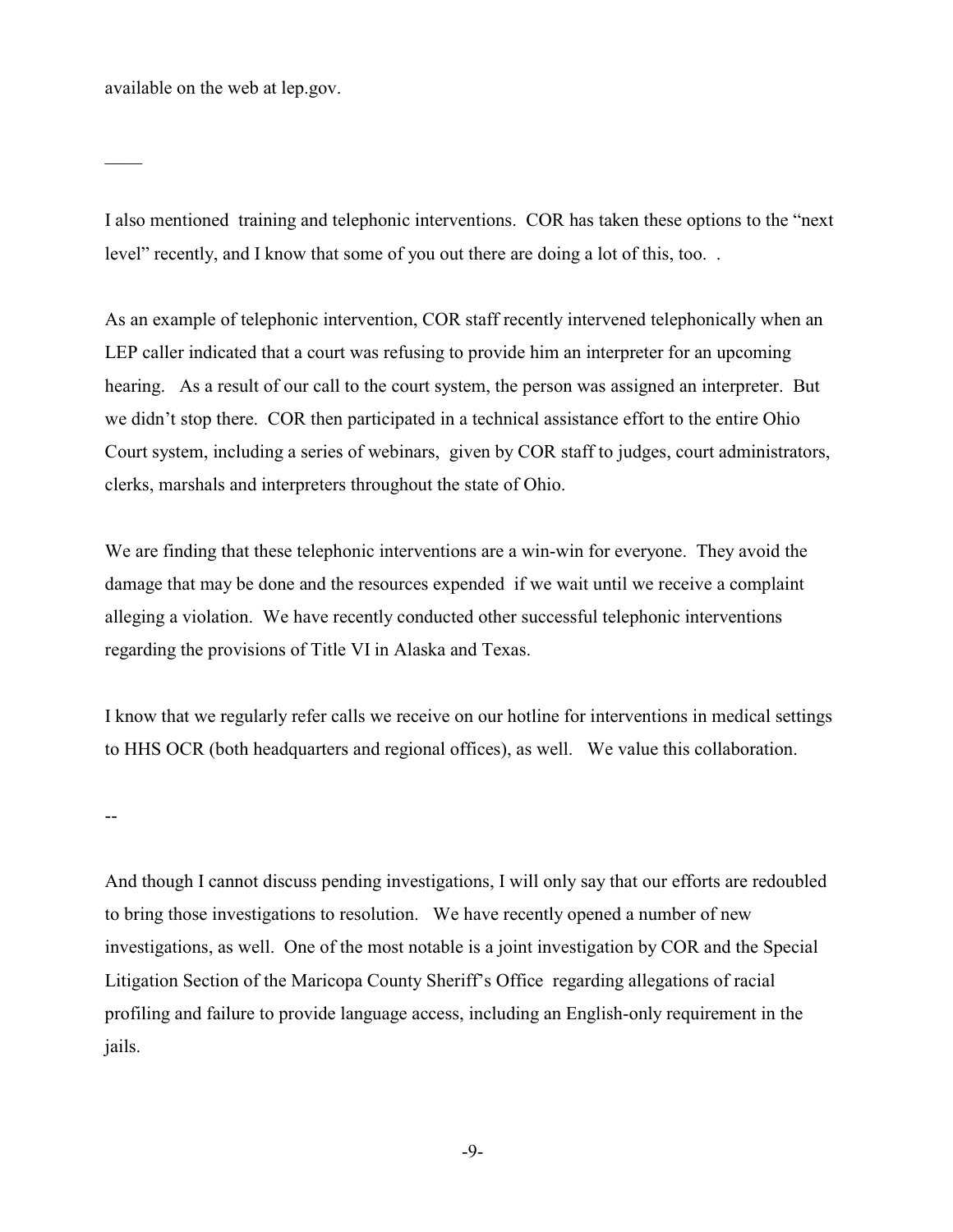We also continue to focus on emergency preparedness and response, together with federal counterparts at DHS and HHS, and with several providers and advocates. We expect to have something new to share with you on that effort by our next meeting.

Our Equal Opportunities and Voting Sections continue to focus on language access in schools and at the polls. Our Appellate Section recently delivered another court victory in defense of HHS' LEP Guidance – this time in the  $9<sup>th</sup>$  Circuit.

I also want to call out our continued and strengthening partnership with the Office of Justice Programs Office for Civil Rights – our partner in ensuring that DOJ recipients comply with civil rights laws. We have recently begun to engage in even more coordination of our enforcement efforts and want to thank Michael Alston and his staff for leading an effort to take that partnership to the next level, as well.

Though there is much to say regarding enforcement, I will say just one more thing:

 In keeping with our efforts to be smarter and stronger in our enforcement of language access requirements, we have asked Paul Uyehara, from Merrily's staff, to reassemble an enforcement subcommittee of this Working Group.

Paul will share more on this later today and I encourage federal civil rights enforcement staff to join this effort..

So that is what is new in the Division.

Now, what is the same?

 $\overline{\phantom{a}}$  , where  $\overline{\phantom{a}}$ 

 $\overline{\phantom{0}}$ 

 $\mathcal{L}$ 

Well, Executive Order 13166, of course, and Title VI and its regulations. As you can surely tell,

-10-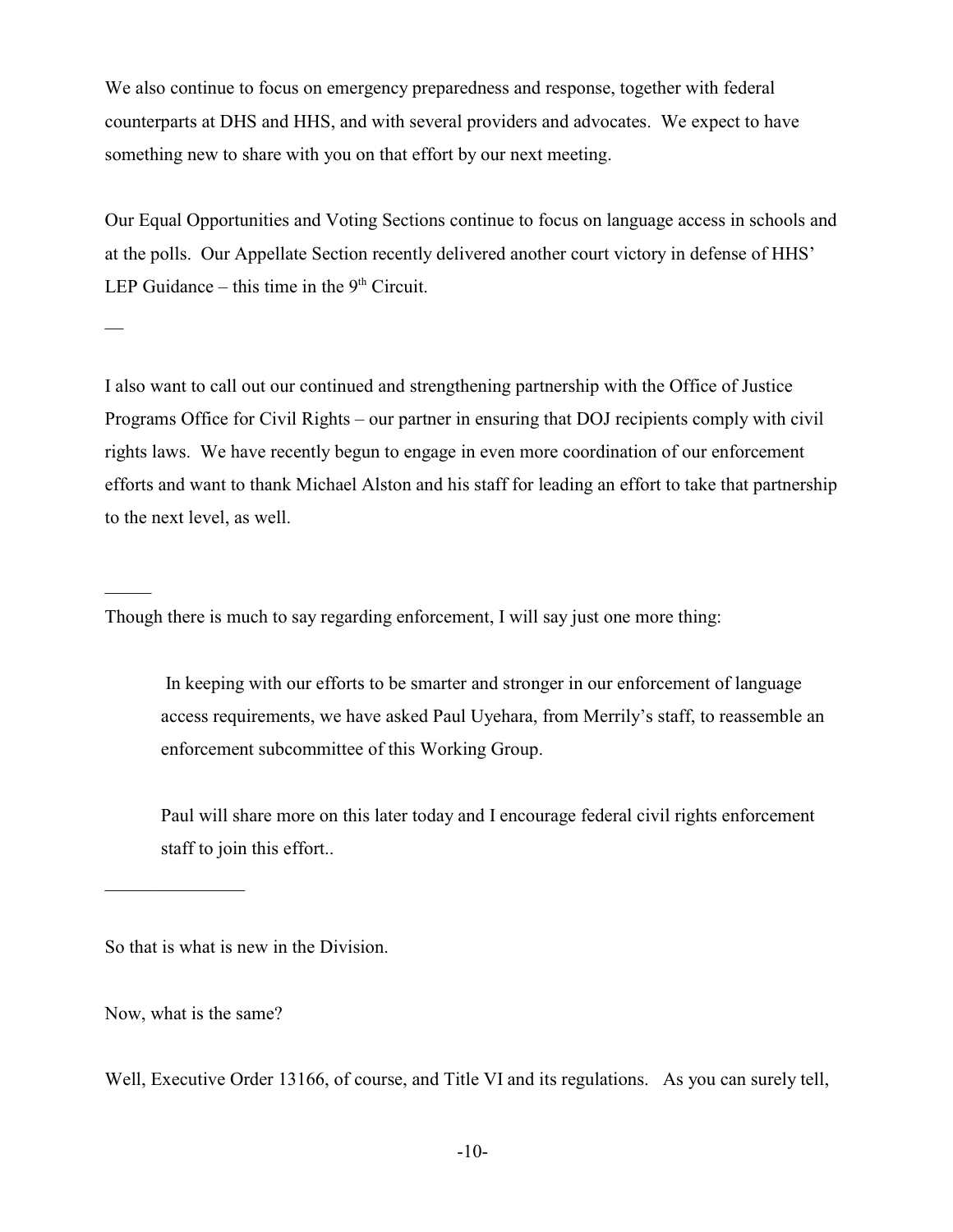the Obama Administration supports EO 13166 and Title VI language access work as a high priority.

Also not new  $-$  the need to clean our own houses and make sure that our we federal agencies are providing meaningful access to the LEP individuals we serve or encounter. As you know, the Executive Order requires it. So does good government.

 In looking back at past speeches by Assistant Attorneys General or Acting AAGs to this group, I see that this issue of federally conducted compliance has consistently been brought to your attention.

I call upon all of you to reinvigorate efforts within your agencies to ensure compliance with EO 13166. Let's make ourselves model providers.

Please contact COR if we can help. Please collaborate with the advocates to "keep it real." Please let your leadership know that this is a priority.

 $\frac{1}{2}$  ,  $\frac{1}{2}$  ,  $\frac{1}{2}$  ,  $\frac{1}{2}$  ,  $\frac{1}{2}$  ,  $\frac{1}{2}$ 

And the commitment to language access certainly has not changed. Rather, we want to make it clear, to recipients and federal agencies alike, that language access is not a fly-by-night measure, but an essential component of what it takes to do business and meet civil rights requirements.

When it comes to ensuring compliance with our nation's most core values, as set forth in civil rights laws: Timidity is the one thing that is not acceptable.

I will leave you with the message that Attorney General Holder gave during his recent visits to Civil Rights Division Sections.. . . I suspect he would want all of you who are charged with civil rights enforcement, in any capacity, to hear this message as well: